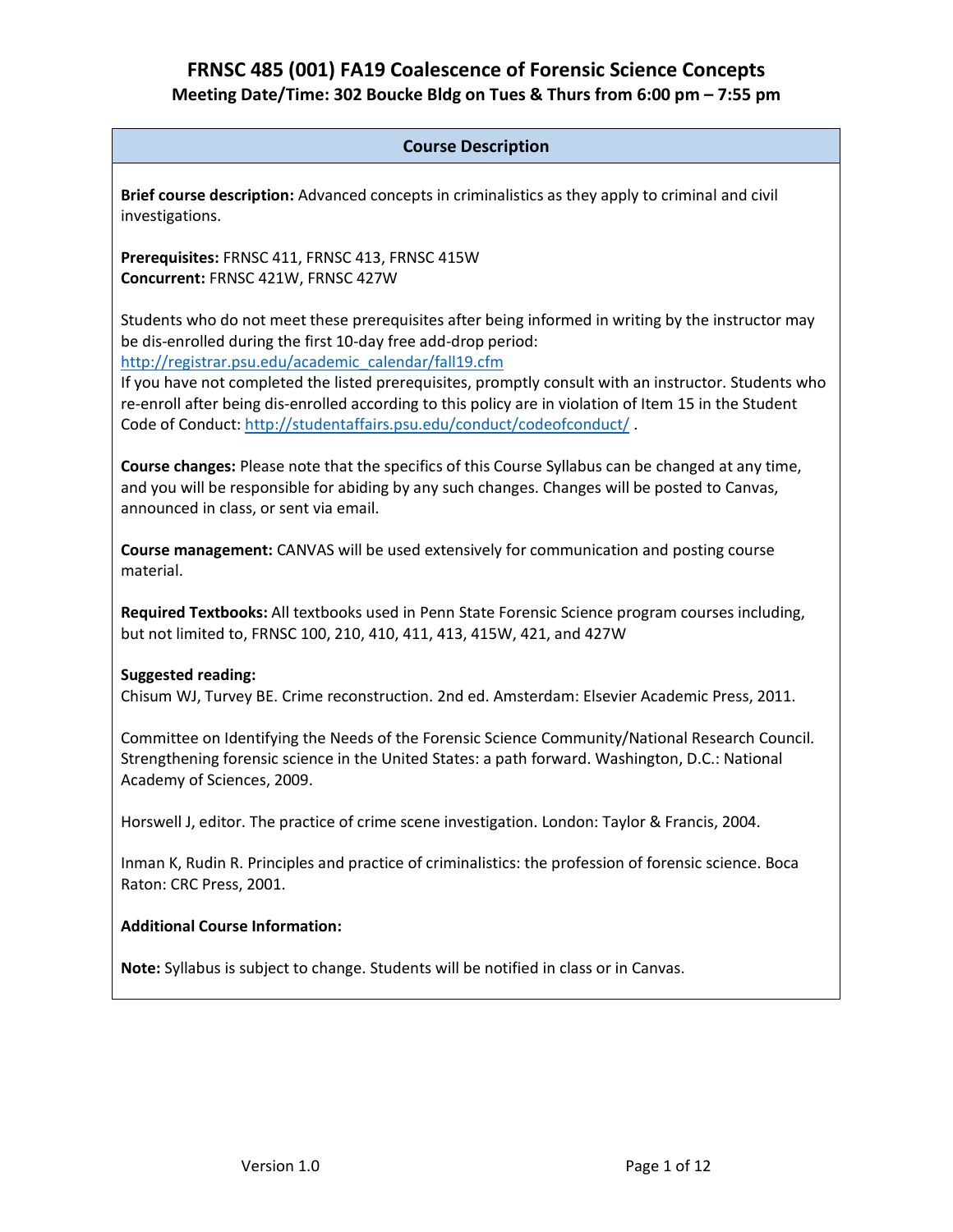| <b>Course Instructors and Contact Information</b>                                                     |                                        |  |
|-------------------------------------------------------------------------------------------------------|----------------------------------------|--|
| <b>Mr. Stewart Hung</b><br>329B Whitmore Laboratory<br>Tel: 814-863-3387<br>email: sxh611@psu.edu     | <b>Office Hours:</b><br>by appointment |  |
| Mr. Ralph R. Ristenbatt, III<br>325C Whitmore Laboratory<br>Tel: 814-867-0503<br>email: rrr20@psu.edu | <b>Office Hours:</b><br>by appointment |  |
| Dr. Jack Hietpas<br>329A Whitmore Laboratory<br>Tel: 814-863-5260<br>email: jzh333@psu.edu            | <b>Office Hours:</b><br>by appointment |  |
| <b>Dr. Mitchell Holland</b><br>014 Thomas Building<br>Tel: 814-865-5286<br>email: mmh20@psu.edu       | <b>Office Hours:</b><br>by appointment |  |
| Dr. Reena Roy<br>325B Whitmore Laboratory<br>Tel: 814-867-2054<br>email: rxr34@psu.edu                | Office Hours:<br>by appointment        |  |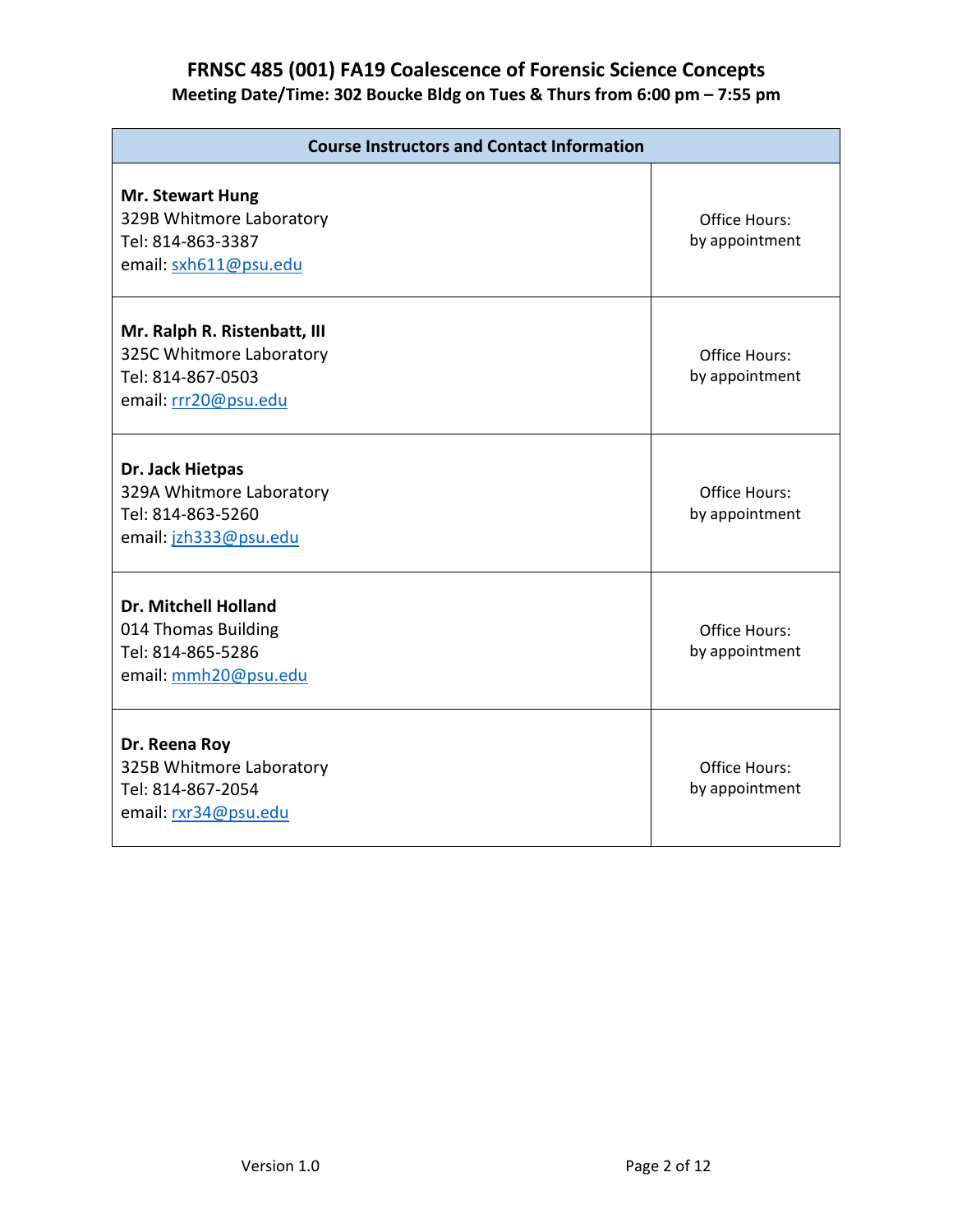## **Learning Objectives and Outcomes**

The primary goals of this course are to 1) finalize each student's education in criminalistics and forensic science through self-study, exercises (hands-on and problem sets), lectures, and examinations; 2) assess the criminalistics and forensic science knowledge, skills, and abilities of each student, and; 3) prepare each student to sit for the Forensic Science Assessment Test (FSAT) offered by the American Board of Criminalistics (ABC). Graduating students should possess the requisite skills to effectively manage the various types of physical evidence encountered at the crime scene and in the laboratory.

Students will be expected to build upon the knowledge and skills learned in previous courses. This course will emphasize and reinforce the importance of a holistic approach to the scientific investigation of crimes and other incidents. The integration of the different scientific disciplines is the foundation of the generalist philosophy in criminalistics, which forms the cornerstone of the American Board of Criminalistics certification process and upon which the FSAT is modeled. The significance of this strategy, when applied to the recognition, documentation, collection, control, and analysis of physical evidence from the scene to the courtroom, will be stressed.

Advanced concepts and problems will be explored throughout the course and critical, scientific thought processes will be underscored with case examples. The majority of the course will rely on the ability of each student to read and comprehend the assigned readings in advance of classroom lectures. Problem sets and examinations (written and/ or practical) will be utilized to assess progress throughout the course.

## **American Board of Criminalistics (ABC) Forensic Science Assessment Test (FSAT)**

As outlined by the ABC\*, a qualified student candidate must:

- Understand the major scientific principles behind forensic science analysis.
- Understand how to recognize, collect, secure, and preserve physical evidence.
- Understand how to perform physical, chemical, and/or biological analyses to locate and identify items having evidential value.
- Understand how to interpret and compare analytical data generated from the analyses of physical/chemical evidence and known exemplars.
- Understand how to recognize the potential for forensic examinations in areas outside an area of specialization, prioritize the sequence of examinations, and handle evidence accordingly.
- Evaluate the appropriateness and/or the appropriate method of securing samples.
- Understand the use of laboratory instrumentation.
- Observe safe practices to ensure the safety of analysts.
- Understand legal processes including courtroom testimony, relevant legal decisions and concepts.
- Recognize and employ quality assurance measures to ensure the integrity of the analyses.
- Understand the importance of impartial and ethical work practices.

\*ABC FSAT Study Guide v1.1 January 2014 (accessed 05JAN2016) [http://www.criminalistics.com/uploads/3/2/3/3/32334973/fsat\\_study\\_guide\\_v1\\_1.pdf](http://www.criminalistics.com/uploads/3/2/3/3/32334973/fsat_study_guide_v1_1.pdf)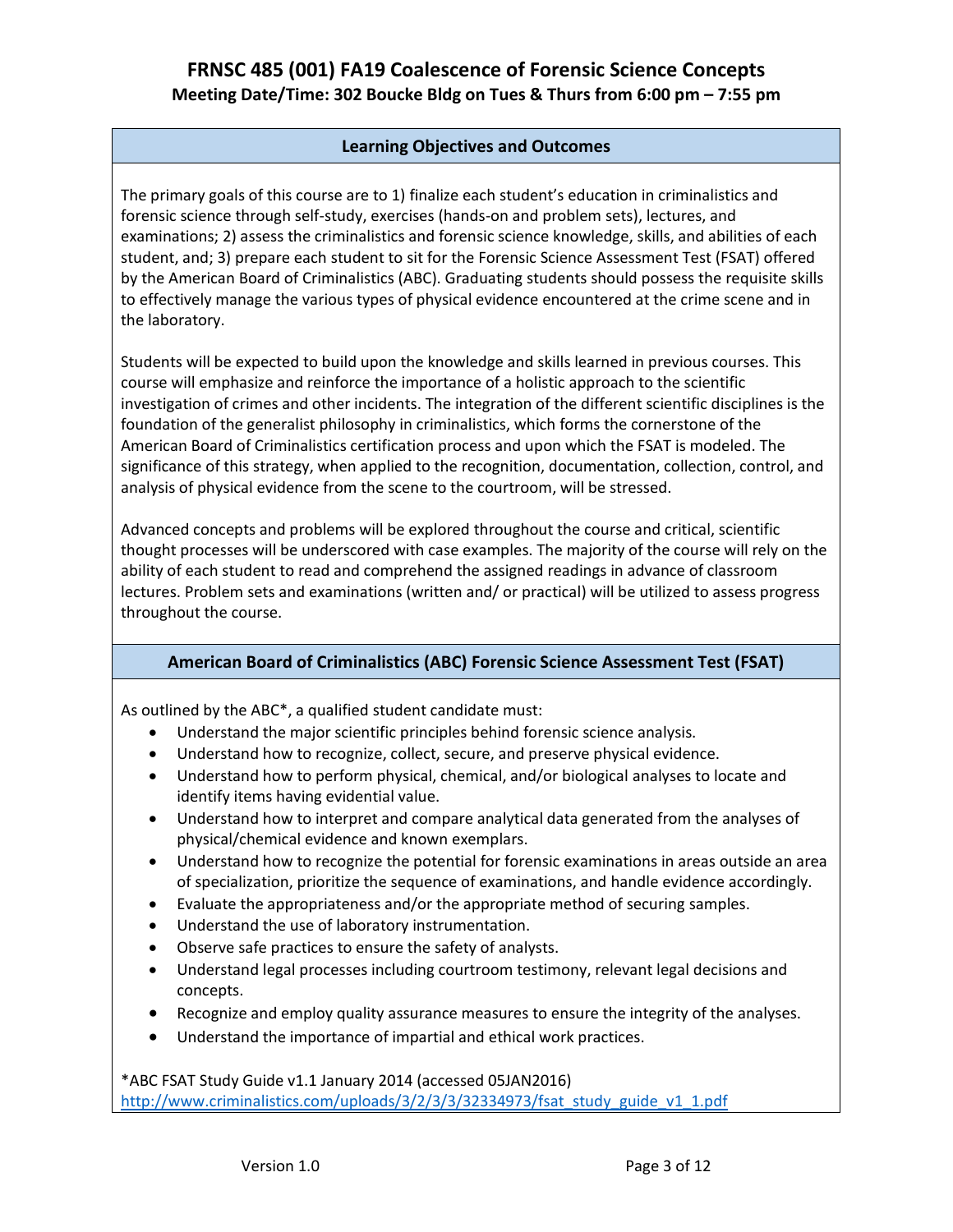It is strongly recommended that the ABC recommended FSAT references are reviewed prior to the examination.

### **FSAT references:**

Crime Scene

• Fisher BAJ. Techniques of crime scene investigation. 7th ed. Boca Raton: CRC Press, 2004.

Criminalistics and Forensic Science

- Houck M, Siegel J. Fundamentals of forensic science. Burlington, MA: Elsevier Academic Press, 2006.
- Saferstein R. Criminalistics: an introduction to forensic science. 7th ed. (or higher). Upper Saddle River, NJ: Prentice Hall, 2007.
- Saferstein R, editor. Forensic science handbook, volume I. 2nd ed. Englewood Cliffs, NJ: Prentice Hall, 2002.
- Saferstein R, editor. Forensic science handbook, volume II. 2nd ed. Englewood Cliffs, NJ: Prentice Hall, 2005.
- Saferstein R, editor. Forensic science handbook, volume III. Englewood Cliffs, NJ: Prentice Hall, 1993.

Forensic Chemistry

• Bell S. Forensic chemistry. Upper Saddle River, NJ: Pearson Prentice Hall, 2006.

Forensic DNA

• Butler J. Forensic DNA typing. San Diego, CA: Academic Press, 2001.

Professional Conduct and Ethics

• American Board of Criminalistics. Rules of professional conduct. [http://www.criminalistics.com/uploads/3/2/3/3/32334973/form\\_09-](http://www.criminalistics.com/uploads/3/2/3/3/32334973/form_09-0001f_abc_rules_of_professional_conduct.pdf) 0001f abc rules of professional conduct.pdf

|  | <b>Point and Grading Structure</b> |
|--|------------------------------------|
|--|------------------------------------|

Résumé (first draft), 10 points Résumé (final draft) and LinkedIn.com profile, 30 points Job posting analysis, 30 points Simulation - Job Interview, 80 points Group Presentation (non-biological), 150 points Group Presentation (biological), 150 points Proficiency Test – Report, 250 points Comprehensive Oral Examination, 200 points

Total = 900 points

| Letter grades:         |
|------------------------|
| 93 % to 100 % = A      |
| $90\%$ to < 93 % = A-  |
| 87 % to < 90 % = B+    |
| 83 % to $< 87$ % = B   |
| $80 \%$ to < 83 % = B- |
| 77 % to < 80 % = C+    |
| 70 % to < 77 % = $C$   |
| 60 % to < 70 % = D     |
| 0 % to < 60 % = F      |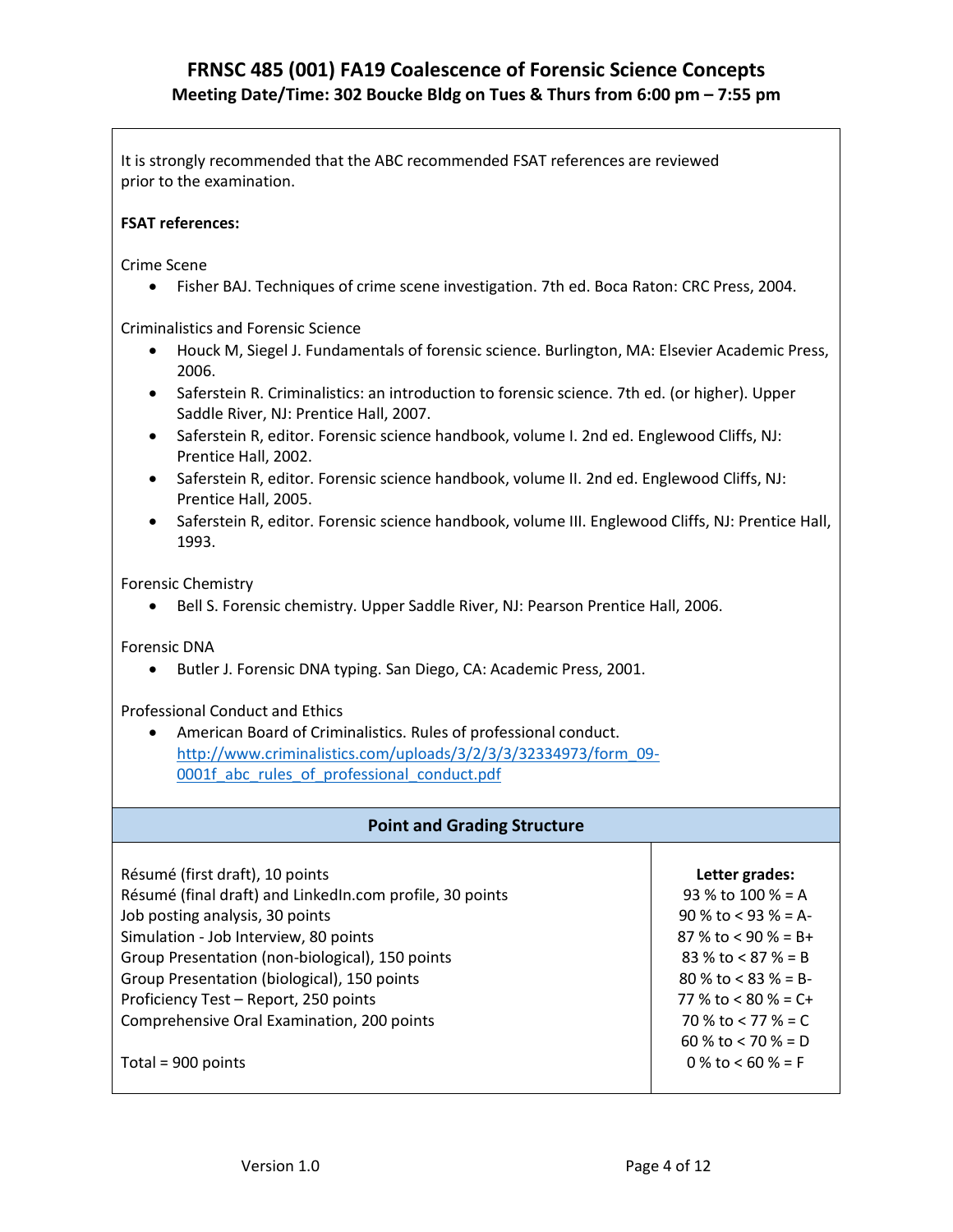- No scaling or grade curving will be performed on any of the earned points/grades for all of the graded material in this course.
- Any discrepancies or ambiguity in any of the graded material should be brought to the Instructor(s) attention in writing (e.g., email) as soon as possible.

### **Late Assignment and Quiz/Exam Make-up Policy:**

- Only documented cases of hardship, emergency, illnesses, etc. will be considered for late assignment submissions or quiz/exam make-up.
- Late assignments after the due date/time will receive an immediate 50% deduction from the maximum point score before assignment grading. Assignments received over 24 hours after the due date/time will not receive any credit.

### **Additional comments:**

**Personal hardship.** Life events happen. The instructor can discuss options to assist the student in completing the course, or if need be, to drop the course.

**Make-up Quizzes.** If a student has a scheduling conflict with the date and time of the quiz, the student is responsible for letting the Instructor know that she/he cannot be there for the quiz with as much notice as possible (at least a week, preferably). If the student does not inform the Instructor, no make-up quiz will be offered. NOTE: Please see Exceptions and Unforeseen Circumstances.

**Policy on Late Assignments**. An assignment that is handed in after the due date/time posted on Canvas or announced in class, whichever one is the more recent, there will be a 50% deduction from the max points for the first 24 hours in which the assignment is late. Assignments submitted more than 24 hours after the due date/time will not receive any credit. NOTE: Please see Exceptions and Unforeseen Circumstances. NOTE: Please be aware that some specific assignments will be clearly identified as NO LATE assignments will be accepted and they must be submitted before or on the due date/time.

**Rubrics**. Each of the assignments, laboratories, papers, etc. will have their own set of rubrics. Please check the respective assignment sheet for the details on each of them.

**Independent Effort**. ALL of the homework assignments, papers, laboratory assignments, quizzes are to be completed by the student independent of their current classmates and colleagues. Students are encouraged to seek out all types of resources available to them (including electronic ones) with the exception of their current classmates and any student who has taken FRNSC 485 in previous course offerings.

**Group Projects.** Only the assignments and projects that have been specifically indicated by the Instructor(s) as group/team effort can be performed with your colleagues.

**Exceptions and Unforeseen Circumstances**. If a student has a medical or personal emergency, the appropriate documentation required by Penn State Policy (See Course Policies – Attendance below) must be provided and alternate arrangements could be made to help the student complete the assignments, quizzes, laboratories, etc. If there is a weather event or other campus emergency that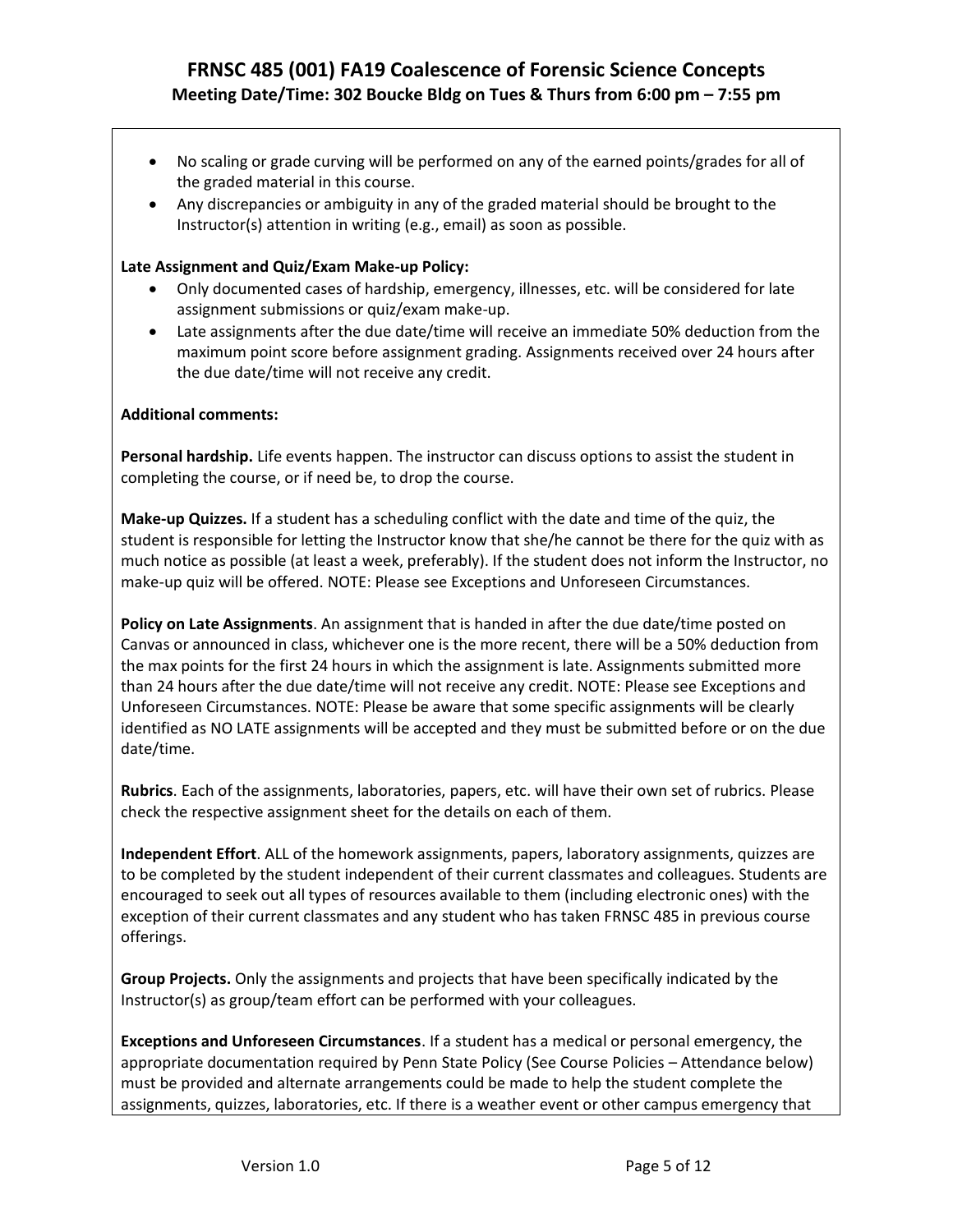prevents the scheduled events from being completed on time, then the Instructor will announce the new dates/times when it is feasible to determine a new date/time.

### **Attendance and Participation**

If you need to request an exception due to a personal or medical emergency, contact the instructor directly as soon as you are able. Such requests will be considered on a case by case basis.

This course abides by the Penn State Class Attendance Policy 42-27:

[http://senate.psu.edu/policies/42-00.html#42-27,](http://senate.psu.edu/policies/42-00.html#42-27) Attendance Policy E-11: [http://www.psu.edu/oue/aappm/E-11.html,](http://www.psu.edu/oue/aappm/E-11.html) and Conflict Exam Policy 44-35: [http://www.psu.edu/ufs/policies/44-00.html#44-35.](http://www.psu.edu/ufs/policies/44-00.html#44-35) Please also see Illness Verification Policy: [http://studentaffairs.psu.edu/health/welcome/illnessVerification/,](http://studentaffairs.psu.edu/health/welcome/illnessVerification/) and Religious Observance Policy: [http://www.psu.edu/oue/aappm/R-4.html.](http://www.psu.edu/oue/aappm/R-4.html) Students who miss class for legitimate reasons will be given a reasonable opportunity to make up missed work, including exams and quizzes. Students are not required to secure the signature of medical personnel in the case of illness or injury and should use their best judgment on whether they are well enough to attend class or not; the University Health Center will not provide medical verification for minor illnesses or injuries. Other legitimate reasons for missing class include religious observance, family emergencies, and regularly scheduled universityapproved curricular or extracurricular activities. Students who encounter serious family, health, or personal situations that result in extended absences should contact the Office of Student and Family Services for help: [http://studentaffairs.psu.edu/familyservices.](http://studentaffairs.psu.edu/familyservices) Whenever possible, students participating in University-approved activities should submit to the instructor a Class Absence Form available from the Registrar's Office: http://www.registrar.psu.edu/student forms, at least one week prior to the activity. (Note: This form is currently only available online as a PDF).

Campus emergencies, including weather delays, are announced on Penn State Live [\(http://news.psu.edu\)](http://news.psu.edu/) and communicated to cellphones, email, the Penn State Facebook page, and Twitter via PSUAlert (to sign up, please see [https://psualert.psu.edu/psualert/\)](https://psualert.psu.edu/psualert/).

## **Academic Integrity Policy**

All Penn State policies regarding ethics and honorable behavior apply to this course. Academic integrity is the pursuit of scholarly activity free from fraud and deception and is an educational objective of this institution. All University policies regarding academic integrity apply to this course. Academic dishonesty includes, but is not limited to, cheating, plagiarizing, fabricating of information or citations, facilitating acts of academic dishonesty by others, having unauthorized possession of examinations, submitting work of another person or work previously used without informing the instructor, or tampering with the academic work of other students.

For any material or ideas obtained from other sources, such as the text or things you see on the web, in the library, etc., a source reference must be given. Direct quotes from any source must be identified as such.

Students in this class are expected to write up their assignment or reports individually, to work the exams on their own, and to write their papers in their own words using proper citations. Class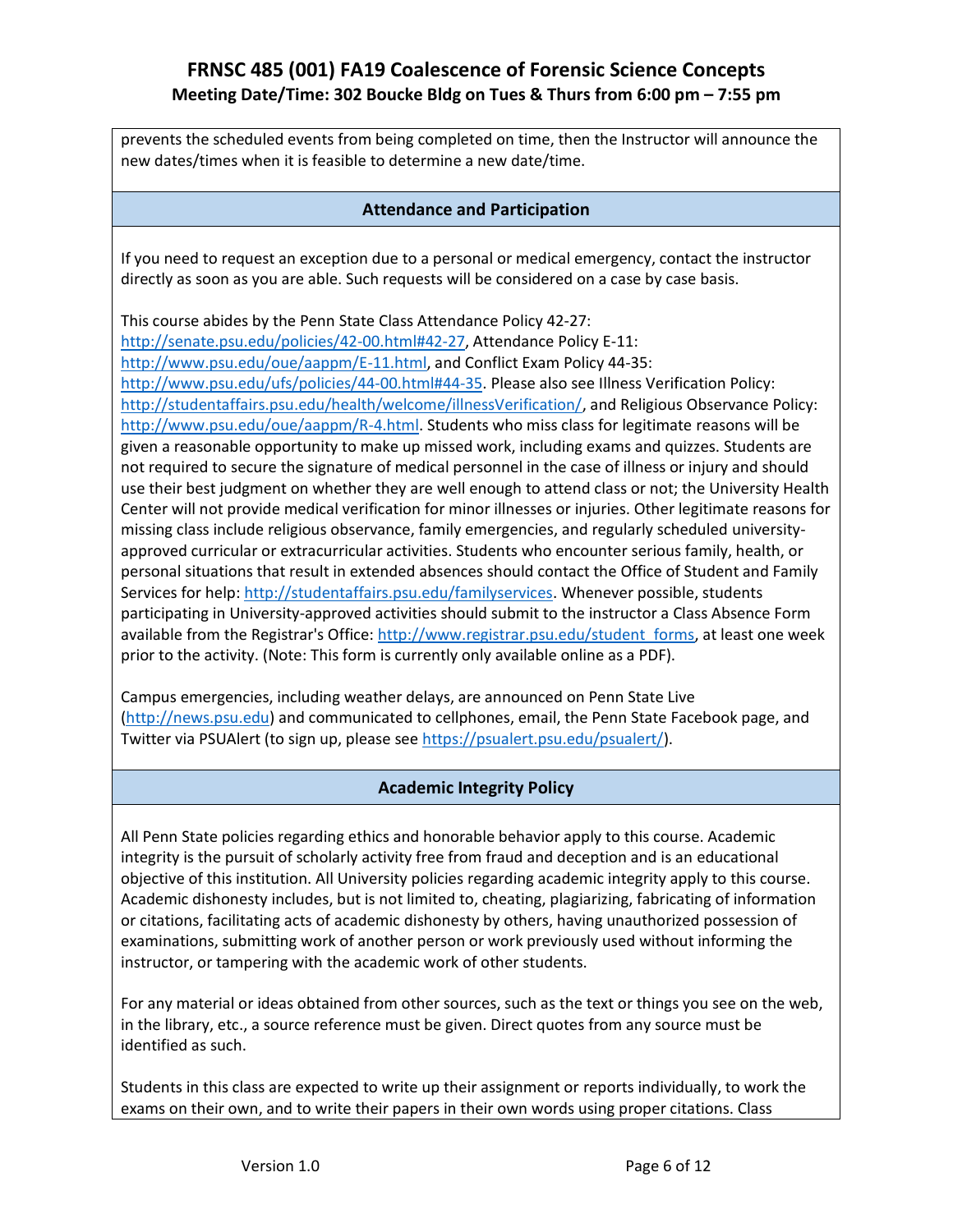members may work on the assignments in groups, but then each student must write up the answers separately. Students are not to copy problem or exam answers from another person's paper and present them as their own; students may not plagiarize text from papers or websites written by others. Students who present other people's work as their own will receive at least a 0 on the assignment and may well receive an F or XF in the course.

All exam answers must be your own, and you must not provide any assistance to other students during exams. Any instances of academic dishonesty WILL be pursued under the University and [Eberly](http://www.science.psu.edu/academic/Integrity/index.html)  [College of Science regulations](http://www.science.psu.edu/academic/Integrity/index.html) concerning academic integrity. For more information on academic integrity, see [Penn State's statement on plagiarism and academic dishonesty.](http://tlt.its.psu.edu/suggestions/cyberplag/cyberplagstudent.html)

[The Eberly College of Science Code of Mutual Respect and Cooperation](http://science.psu.edu/climate/code-of-mutual-respect-and-cooperation/Code-of-Mutual-Respect%20final.pdf/view) embodies the values that we hope our faculty, staff, and students possess and will endorse to make The Eberly College of Science a place where every individual feels respected and valued, as well as challenged and rewarded.

Plagiarism is the practice of taking someone else's work or ideas and presenting them as your own. You are advised to look up the definition of and descriptions of different forms of plagiarism. **Plagiarism will not be tolerated!** The **first offense** will result, at a minimum, in a **grade of zero** on the assignment **and filing of an Academic Integrity Form which will be forwarded to the Associate Dean's Office**. If a policy of dropping the lowest grade is implemented during the semester, you will not receive the benefit of this policy and you will have all grades count toward your final grade, including the zero on the plagiarized material. The **second offense** of plagiarism will result in a **grade of "F" in the course and referral to the Committee on Academic Integrity where further action may be taken**. If you need help determining the correct way to paraphrase another work without committing plagiarism, ask myself or another knowledgeable mentor.

(text courtesy of Dr. Greg Broussard)

In this course, the Penn State edition of TurnItIn Feedback Studio (integrated with Canvas) will be used by the instructor, TAs, and students as a method of checking for plagiarism and to monitor the instances of both unintentional and intentional instances of plagiarism.

### What is TurnItIn?

Turnitin is a web-based writing assessment toolkit which allows instructors to provide feedback to students through markup tools, rubrics, proofing tools and originality reports to detect plagiarism. Turnitin also provides peer review options. (from: [http://turnitin.psu.edu/\)](http://turnitin.psu.edu/)

Links:

What is plagiarism[? Theodore W. Frick, Professor Emeritus](https://www.indiana.edu/~tedfrick/plagiarism/) Penn State Student Affair[s Office of Student Conduct](https://studentaffairs.psu.edu/conduct/AcademicIntegrity.shtml)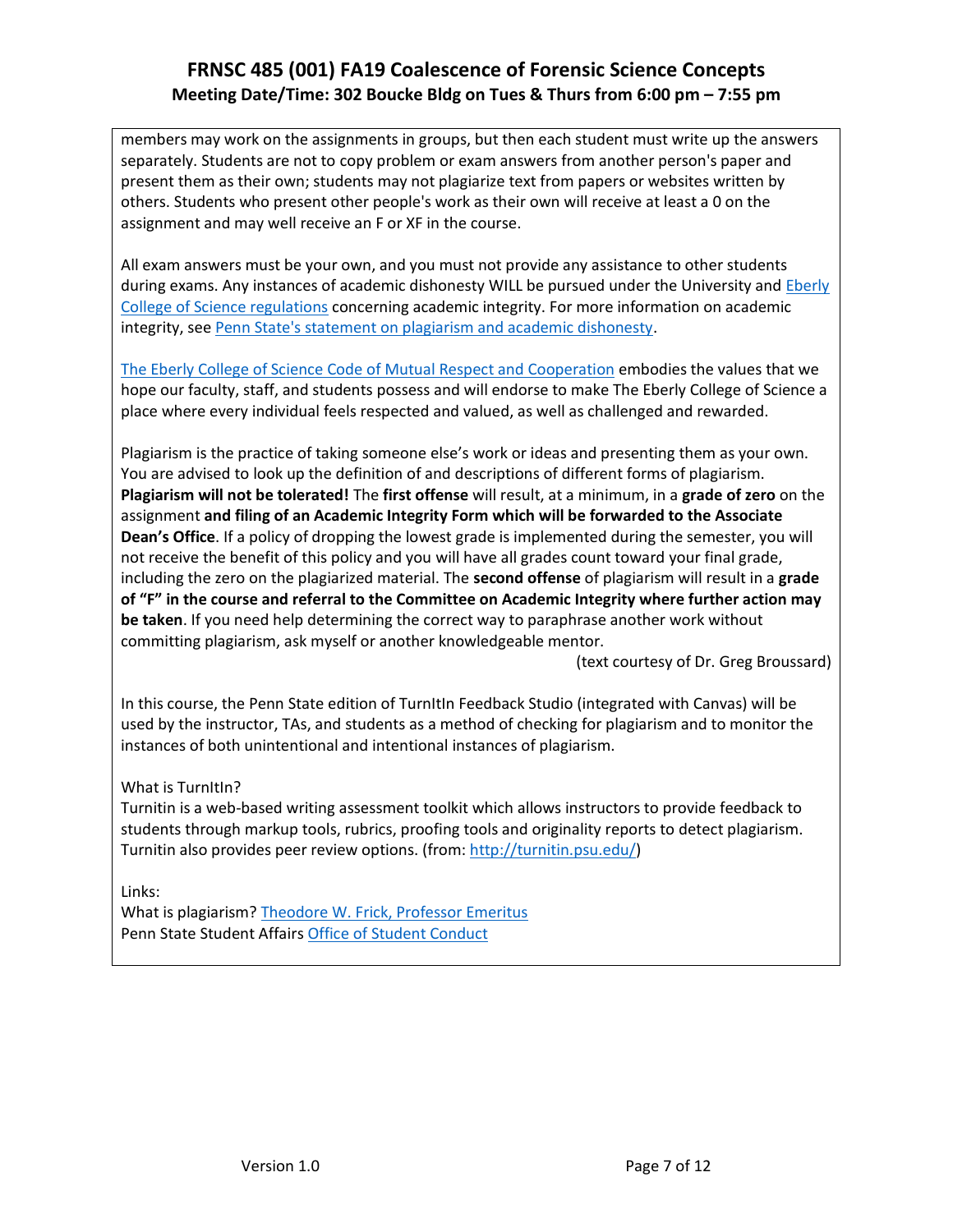## **PSU Code of Conduct, ECoS Code of Mutual Respect**

Excerpt from the [PSU Code of Conduct:](http://studentaffairs.psu.edu/conduct/Procedures.shtml#I)

The Office of Student Conduct strives to deliver a student discipline process that is equitable, just, educational, effective and expeditious; and to provide a system that promotes student growth through individual responsibility and in which the success of its educational endeavors is characterized by increased civility.

The Office of Student Conduct supports the University's educational mission by promoting a safe, orderly and positive University climate through enforcing behavioral standards, enacting and facilitating intervention efforts, managing disciplinary proceedings, mentoring students, developing leadership, delivering informational programming and fostering peer education. We hope to create a University culture that is self-disciplined, where civility is embraced, and the norms and foundational beliefs validate the essential values of Penn State University, namely

- personal and academic integrity;
- respect for the dignity of all persons and a willingness to learn from the differences in people, ideas, and opinions;
- respect for the rights, property and safety of others; and
- concern for others and their feelings and their need for conditions that support an environment where they can work, grow and succeed at Penn State.

## [ECOS Code of Mutual Respect and Cooperation:](http://science.psu.edu/climate/code-of-mutual-respect-and-cooperation)

The [Code of Mutual Respect and Cooperation](http://science.psu.edu/climate/Code-of-Mutual-Respect%20final.pdf) was developed to embody the values that we hope our faculty, staff, and students possess, consistent with the aspirational goals expressed in the Penn State Principles. The University is strongly committed to freedom of expression, and consequently, the Code does not constitute University or College policy, and is not intended to interfere in any way with an individual's academic or personal freedoms. We hope, however, that individuals will voluntarily endorse the 12 principles set forth in the Code, thereby helping us make the Eberly College of Science a place where every individual feels respected and valued, as well as challenged and rewarded.

## **Student Disability Resources (SDR)**

Penn State welcomes students with disabilities into the University's educational programs. Every Penn State campus has an office for students with disabilities. The Office for Disability Services (ODS) Web site provides contact information for every Penn State campus: [http://equity.psu.edu/student](http://equity.psu.edu/student-disability-resources)[disability-resources.](http://equity.psu.edu/student-disability-resources) For further information, please visit the Office for Disability Services Web site.

In order to receive consideration for reasonable accommodations, you must contact the appropriate disability services office at the campus where you are officially enrolled, participate in an intake interview, and provide documentation [http://equity.psu.edu/student-disability-resources/applying](http://equity.psu.edu/student-disability-resources/applying-for-services)[for-services.](http://equity.psu.edu/student-disability-resources/applying-for-services) If the documentation supports your request for reasonable accommodations, your campus's disability services office will provide you with an accommodation letter. Please share this letter with your instructors and discuss the accommodations with them as early in your courses as possible. You must follow this process for every semester that you request accommodations.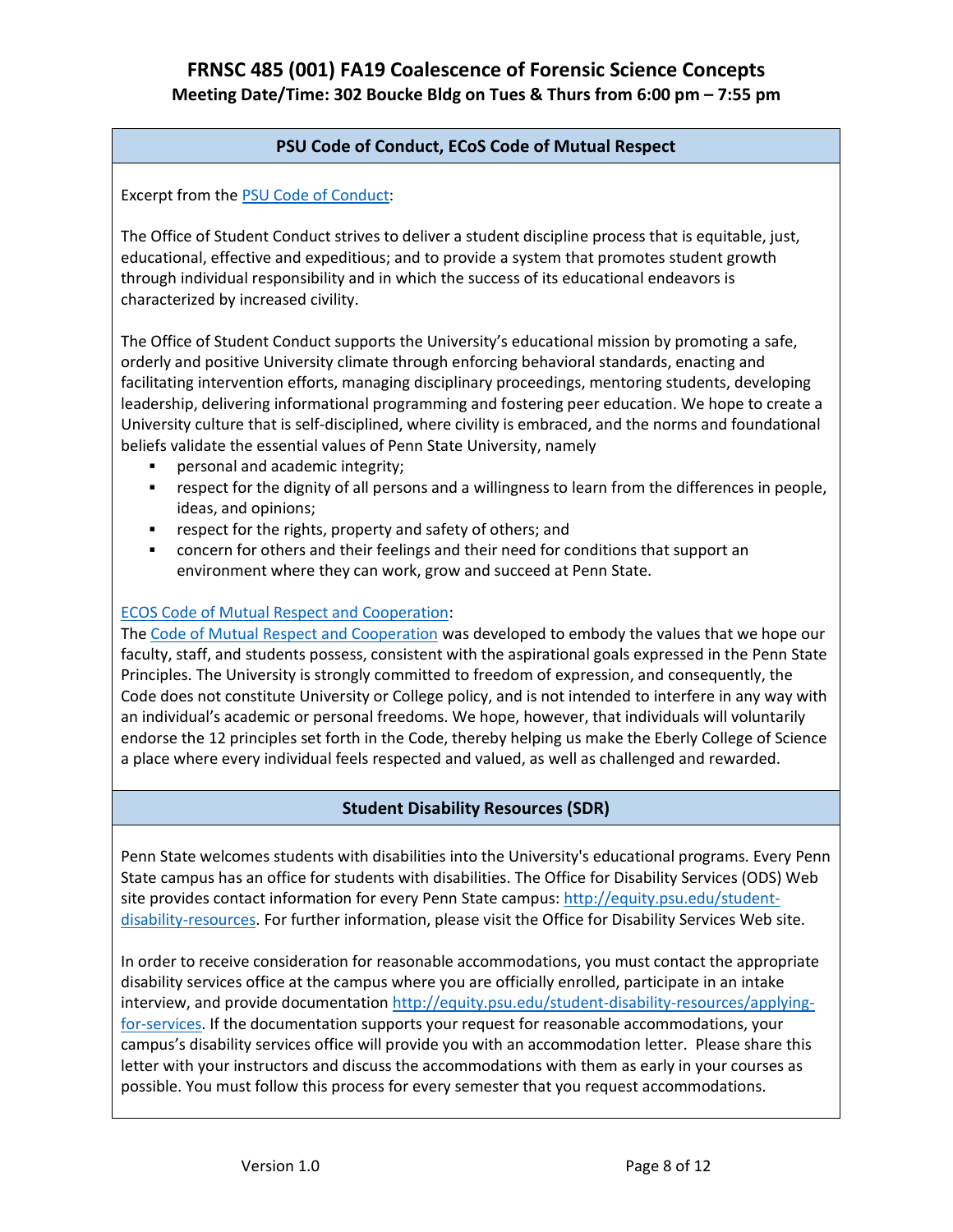## **Counseling and Psychological Services (CAPS)**

Many students at Penn State face personal challenges or have psychological needs that may interfere with their academic progress, social development, or emotional wellbeing. The university offers a variety of confidential services to help you through difficult times, including individual and group counseling, crisis intervention, consultations, online chats, and mental health screenings. These services are provided by staff who welcome all students and embrace a philosophy respectful of clients' cultural and religious backgrounds, and sensitive to differences in race, ability, gender identity and sexual orientation.

Counseling and Psychological Services at University Park (CAPS) (http://studentaffairs.psu.edu/counseling/): 814-863-0395

Counseling and Psychological Services at Commonwealth Campuses [\(http://senate.psu.edu/faculty/counseling-services-at-commonwealth-campuses\)](http://senate.psu.edu/faculty/counseling-services-at-commonwealth-campuses)

Penn State Crisis Line (24 hours/7 days/week): 877-229-6400 Crisis Text Line (24 hours/7 days/week): Text LIONS to 741741

### **Nondiscrimination Statement**

The Pennsylvania State University is committed to equal access to programs, facilities, admission and employment for all persons. It is the policy of the University to maintain an environment free of harassment and free of discrimination against any person because of age, race, color, ancestry, national origin, religion, creed, service in the uniformed services (as defined in state and federal law), veteran status, sex, sexual orientation, marital or family status, pregnancy, pregnancy-related conditions, physical or mental disability, gender, perceived gender, gender identity, genetic information or political ideas. Discriminatory conduct and harassment, as well as sexual misconduct and relationship violence, violates the dignity of individuals, impedes the realization of the University's educational mission, and will not be tolerated.

Direct all inquiries regarding the nondiscrimination policy to:

Affirmative Action Office The Pennsylvania State University 328 Boucke Building University Park, PA 16802-5901 Email[: kfl2@psu.edu](mailto:kfl2@psu.edu) Tel (814) 863-0471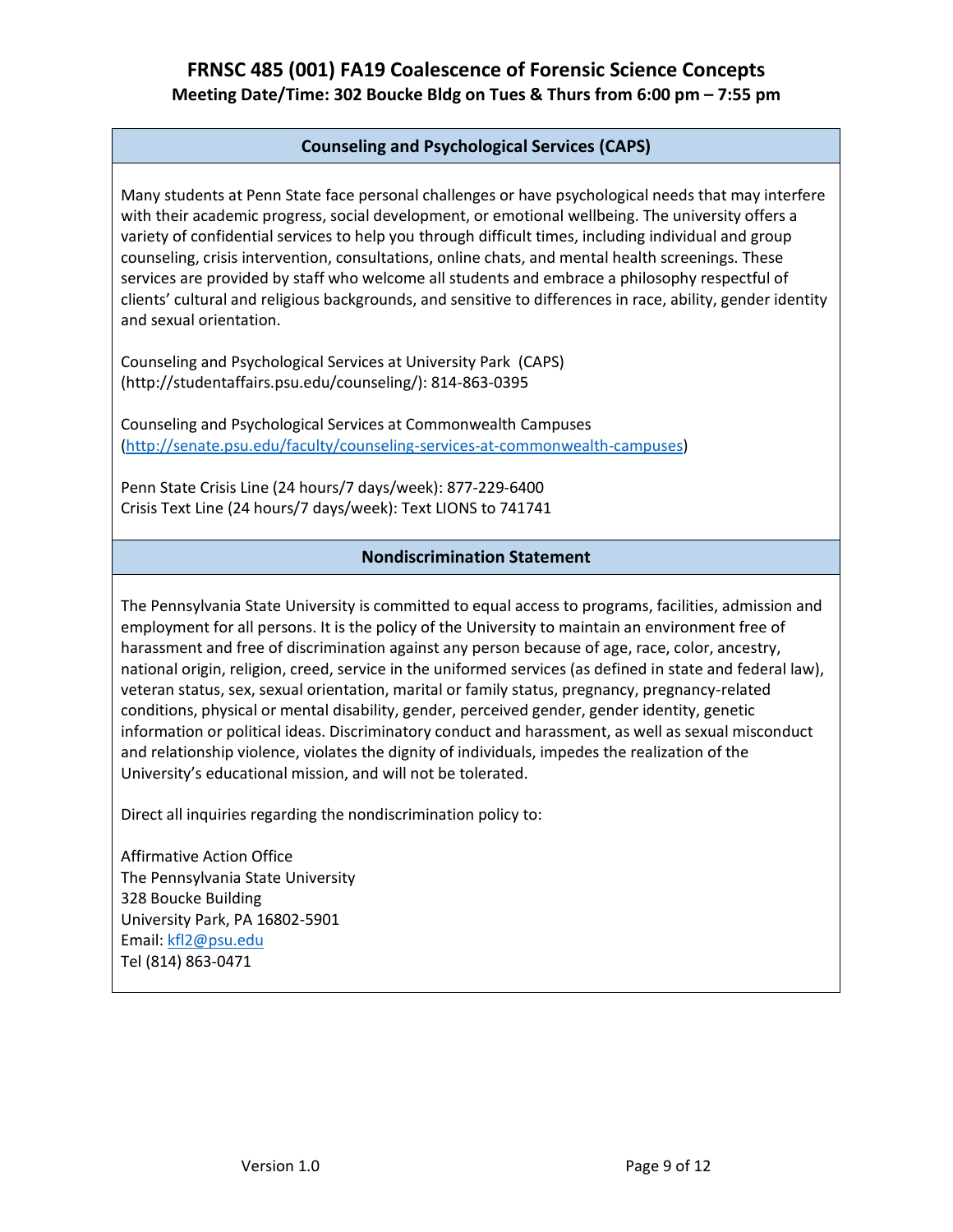## **Diversity Statement**

The instructor considers this classroom to be a place where you will be treated with respect. All members of this class are expected to contribute to a respectful, welcoming and inclusive environment for every other member of the class. Penn State is "committed to creating an educational environment which is free from intolerance directed toward individuals or groups and strives to create and maintain an environment that fosters respect for others" as stated in [Policy](http://guru.psu.edu/policies/AD29.html)  [AD29 Statement on Intolerance.](http://guru.psu.edu/policies/AD29.html)

## **Mandated Reporting Statement**

Penn State's policies require me, as a faculty member, to share information about incidents of sexbased discrimination and harassment (discrimination, harassment, sexual harassment, sexual misconduct, dating violence, domestic violence, stalking, and retaliation) with Penn State's Title IX coordinator or deputy coordinators, regardless of whether the incidents are stated to me in person or shared by students as part of their coursework. For more information regarding the University's policies and procedures for responding to reports of sexual or gender-based harassment or misconduct, please visi[t http://titleix.psu.edu.](http://titleix.psu.edu/) Additionally, I am required to make a report on any reasonable suspicion of child abuse in accordance with the [Pennsylvania Child Protective Services](http://www.legis.state.pa.us/WU01/LI/LI/CT/HTM/23/00.063..HTM)  [Law.](http://www.legis.state.pa.us/WU01/LI/LI/CT/HTM/23/00.063..HTM)

### **Safer People Safer Places Member Statement**

I am a member of the Penn State Safer People Safer Places Network, and am available to listen and support you in a safe and private manner. As a network member, I can help you connect with resources on campus to address problems you may face that interfere with your academic and social success on campus as it relates to issues surrounding sexual and gender diversity. My goal is to help you be successful and to maintain a safe and equitable campus.

For more information, visit the Penn State LGBTQA Student Resource Center in 101 Boucke Building or at: studentaffairs.psu.edu/lgbtqa For more information visit the Penn State LGBTQA Student Resource Center in 101 Boucke Building or at: [http://studentaffairs.psu.edu/lgbtqa.](http://studentaffairs.psu.edu/lgbtqa)

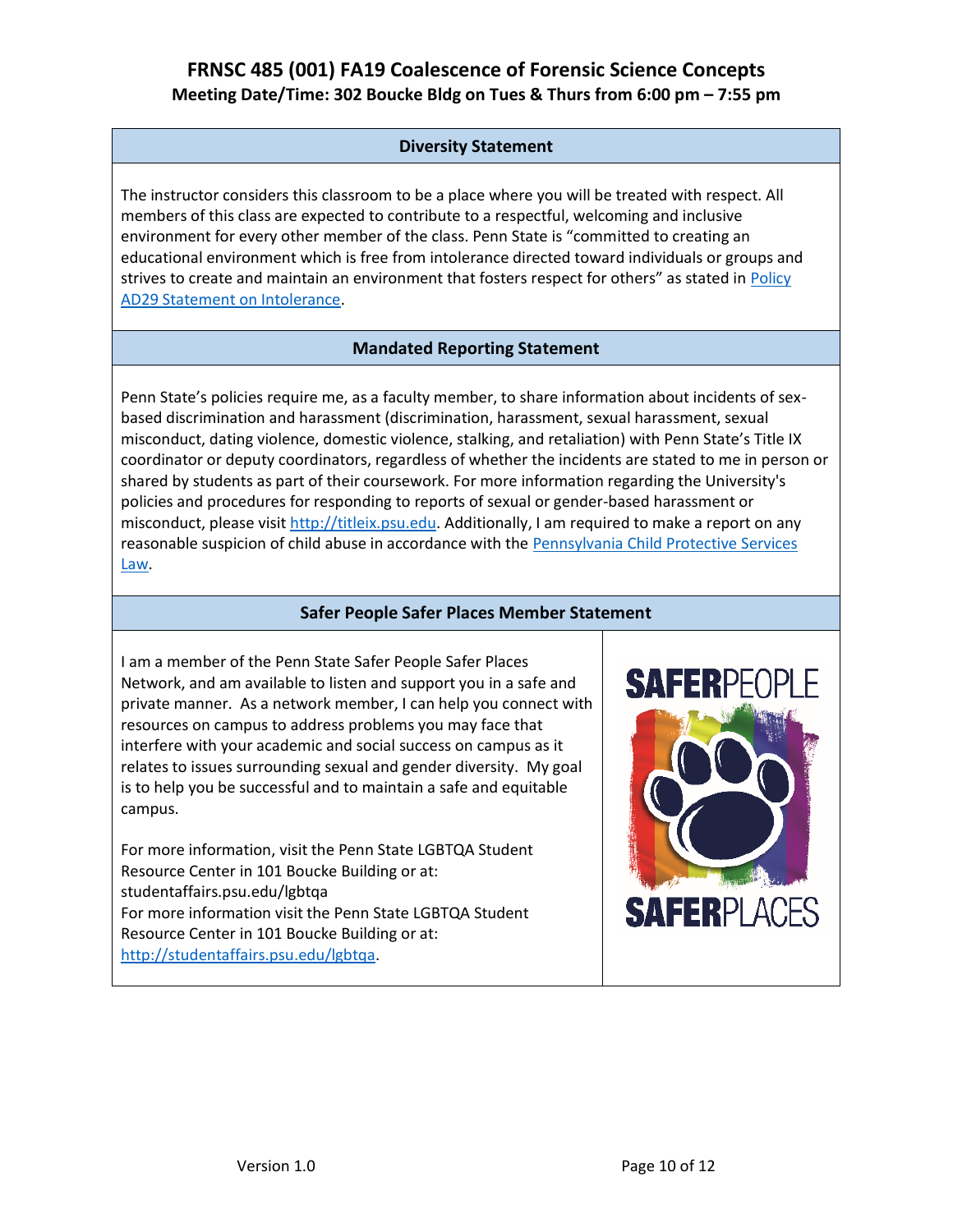## **Penn State Learning**

Penn State Learning is a multi-disciplinary academic assistance program that is staffed by peer tutors who are themselves undergraduates, by scholars in residence who are content experts in their respective fields, and by professional and administrative staff members.

Penn State Learning supports individual and group tutoring, learning community development, and collaborative projects with academic departments to assess learning and improve academic assistance resources for undergraduates. See links below for more details.

<http://pennstatelearning.psu.edu/>

### **Course Calendar, Meeting Times, and Communication**

This class will use Canvas to keep track of calendar meeting times and places and the topics for each class. Please note that the meetings can change due to unforeseen circumstances. Communication of these changes will take place using your Penn State email address through Canvas.

NOTE: The topics may change slightly in order to meet the Learning Outcomes.

### **Assignments and Due Dates**

The assignments and due dates can be found on the Assignments and Due Dates sheet.

### **Links to Resources and Penn State Programs**

Academic Calendar

[http://www.registrar.psu.edu/academic\\_calendar/calendar\\_index.cfm](http://www.registrar.psu.edu/academic_calendar/calendar_index.cfm)

Penn State Forensic Science Program <http://forensics.psu.edu/>

Penn State Academic Advising Portal <http://advising.psu.edu/>

Eberly College of Science Advising and Academic Assistance <https://science.psu.edu/current-students/support-network>

The Center for Excellence in Science Education <http://cese.science.psu.edu/>

LionPath [https://www.lionpath.psu.edu](https://www.lionpath.psu.edu/)